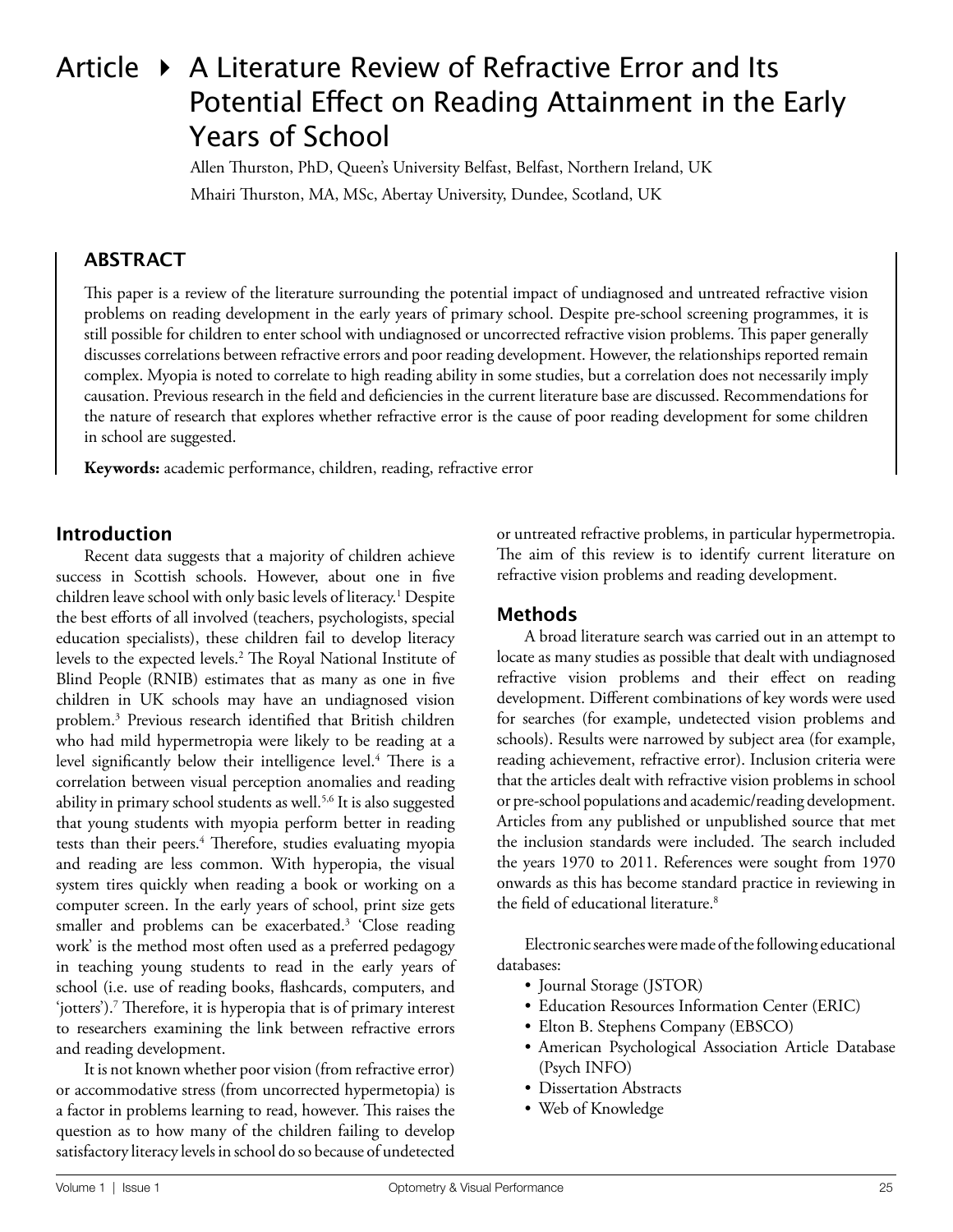#### **Table 1: Refractive vision anomalies and reading development**

| Study                                 | <b>Focus</b>                                                                                                                                                                                                   | <b>Findings</b>                                                                                                                                                                                                                                                                    |
|---------------------------------------|----------------------------------------------------------------------------------------------------------------------------------------------------------------------------------------------------------------|------------------------------------------------------------------------------------------------------------------------------------------------------------------------------------------------------------------------------------------------------------------------------------|
| Orfield <sup>14</sup>                 | A study in Mather School, Boston looking at<br>undetected visual problems.                                                                                                                                     | 50% of students had a visual problem that could affect their<br>ability to learn to read.<br>The study concluded that it was important to test students<br>for near vision problems as well as distance vision during<br>screenings                                                |
| Atkinson, et al. <sup>12</sup>        | Undetected vision problems were reported for a<br>sample of 1096 six- to nine- month old infants.                                                                                                              | 13% were found to have a significant refractive error.                                                                                                                                                                                                                             |
| Johnson & Zaba <sup>15</sup>          | Vision tests and literacy levels measured in<br>juvenile offender and graduate students.                                                                                                                       | 16% of juvenile offenders had near vision refractive problems<br>that could affect reading ability.                                                                                                                                                                                |
| Kavale <sup>5</sup>                   | Meta-analysis of 161 studies on reading ability<br>and visual errors.                                                                                                                                          | Visual problems in up to eight visual skills (but not visual acuity)<br>were correlated to poor reading ability.                                                                                                                                                                   |
| Krumholtz <sup>16</sup>               | Test of relationship between visual error<br>(farsightedness) and reading ability in three public<br>schools in New York City.                                                                                 | Hypermetropia was found to be associated with lower levels of<br>reading.<br>Twenty-five students were given vision correction (predominantly<br>prescription eyeglasses). Of this sample, 21 (84%) gained over<br>20 percentage points in their achievement test percentile rank. |
| Simmons <sup>6</sup>                  | Review of why poor vision may prevent reading<br>development.                                                                                                                                                  | Vision anomalies lead to issues of failing to learn to decode<br>letters into sounds, because the vision anomaly prevents<br>discrimination of letter patterns at near point.                                                                                                      |
| Kulp <sup>17</sup>                    | Correlations between visual acuity and reading<br>test score in a sample of 53 first-grade students<br>in Cleveland, Ohio.                                                                                     | Significant correlation between visual acuity and reading test<br>score on the Stanford Reading test.                                                                                                                                                                              |
| Vaughn, et al. <sup>18</sup>          | A study of 91 third-, fifth-, and seventh-grade<br>students in Charleston, Arkansas, looking at<br>relationship between reading development and<br>visual errors.                                              | Significant inverse correlations were found between academic<br>performance on Stanford Reading Tests and vision symptoms.<br>The worse vision the symptoms, the lower the academic<br>performance.                                                                                |
| Grisham, et al. <sup>19</sup>         | A study of 78 first- and second-year college<br>students looking at relationship between reading<br>development and visual errors.                                                                             | A significant correlation was found between reduced reading<br>speed and visual dysfunction. Vision symptoms were reported<br>to reduce reading speed and performance.                                                                                                             |
| Snowdon & Stewart-Brown <sup>20</sup> | A review of vision problems and reading<br>attainment.                                                                                                                                                         | Negative correlations were found between exotropia at near,<br>vertical phorias, and reading attainment.                                                                                                                                                                           |
| Stewart-Brown & Snowdon <sup>21</sup> | A study of 15,000 United Kingdom children<br>looking at relationship between reading<br>development and visual errors.                                                                                         | Those who failed near vision tests were significantly likely to<br>be reading at a level below that which their intelligence level<br>indicated.                                                                                                                                   |
| Rosner & Rosner <sup>22</sup>         | A study of 782 first- through fifth-grade students<br>looking at relationship between reading<br>development and visual errors.                                                                                | Significantly lower reading achievement test scores among<br>hyperopic students.                                                                                                                                                                                                   |
| Goldstand, et al. <sup>23</sup>       | A study that compared 46 proficient readers and<br>25 non-proficient readers from seventh grade<br>in Jerusalem looking at relationship between<br>reading development and visual errors.                      | Non-proficient readers had lower reading scores and poorer<br>vision screening scores.                                                                                                                                                                                             |
| Dusek, et al. <sup>24</sup>           | A study of 825 students with reading difficulties<br>and 325 control students with no difficulties aged<br>6-14 years old in Austria looking at relationship<br>between reading development and visual errors. | Students with slower reading speeds were more likely to have<br>refractive errors and difficulties with binocular vision.                                                                                                                                                          |
| Maples <sup>25</sup>                  | A study of 1329 students from lowa looking at<br>relationship between reading development and<br>visual errors.                                                                                                | Regression analysis indicated that visual factors were a more<br>significant predictor of student performance than race or socio-<br>economic status.                                                                                                                              |
| Williams, et al. <sup>26</sup>        | A study of 1298 eight-year-old children in<br>Wales, looking at relationship between reading<br>development and visual errors.                                                                                 | Students with new diagnoses of hypermetropia and refractive<br>errors between +1.25D and +3D scored significantly lower on<br>national assessments in literacy.                                                                                                                    |
| Orlansky, et al. <sup>27</sup>        | A study of a sample of 176 three- to five-year-old<br>students in Pennsylvania looking at the relationship<br>between academic development and visual errors.                                                  | Significant correlations between untreated astigmatism of >0.5D<br>and lower scores on Work Sampling System tests by students.                                                                                                                                                     |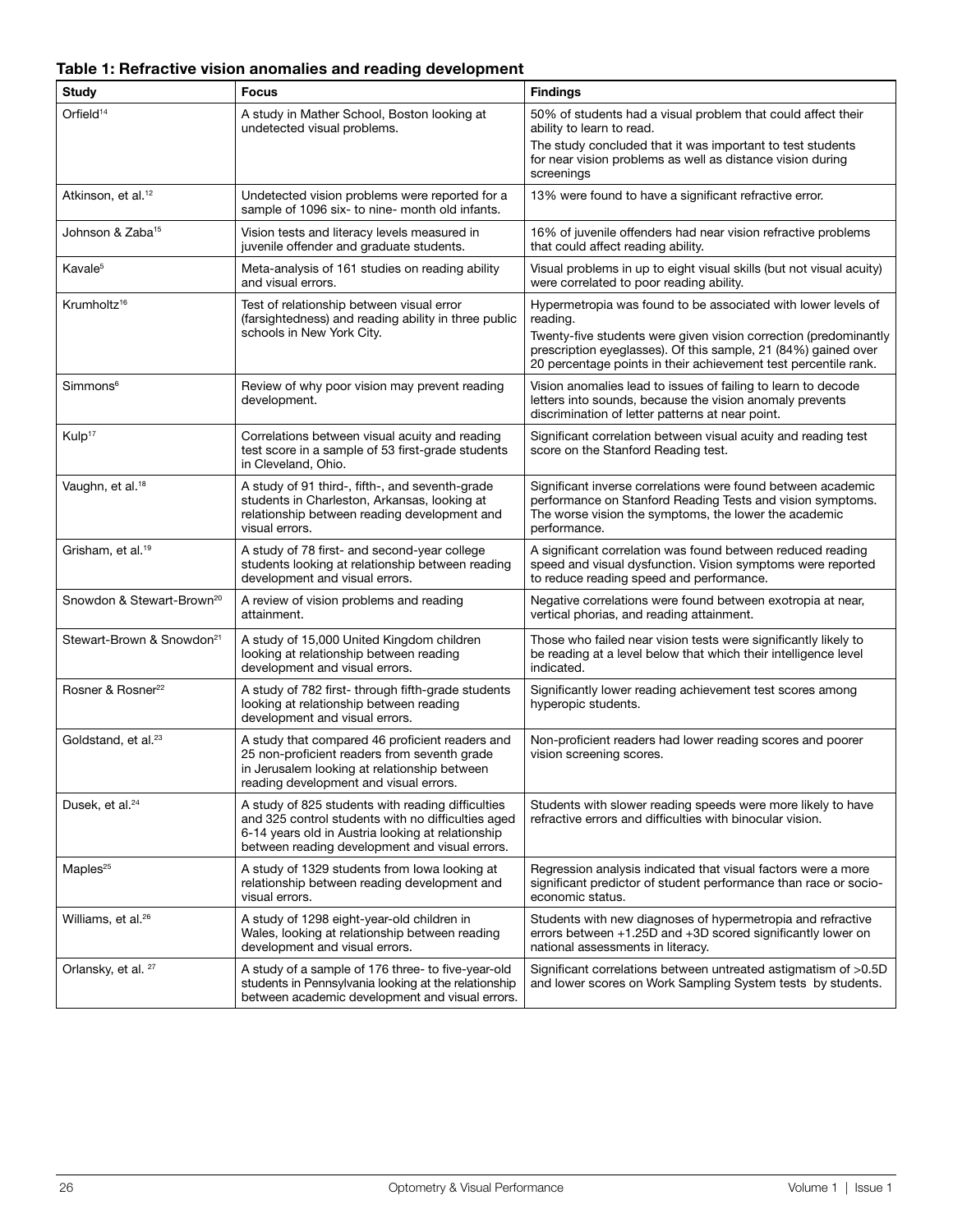Websites of the UK Government and RNIB were searched. In addition to looking for studies by key terms and subject area, searches were conducted in specific journals. The journals selected for specific searching were those that were identified in initial searches in the databases described above as having published a significant number of articles that may have been of interest to the research team. These detailed searches were deemed necessary in case key-word meta-tags had not been identified via the database searches. The tables of contents of the following journals were searched:

- *• British Educational Research Journal*
- *• Optometry*
- *• Optometry & Vision Science*
- *• Journal of Behavioral Optometry*
- *• Journal of Learning Disabilities*

Seventy-two articles were identified and forty articles were selected for inclusion. One of the limitations of the current research literature identified was that all of the randomized controlled studies limited findings to medical outcomes.<sup>9,10</sup> A number of studies that were identified in the literature search, but that were not subsequently selected for use in the review, included data of this nature.

## **Results/Discussion**

#### **Vision problems in school-aged and pre-school populations**

Vision problems are reported to be widespread amongst school age populations in both the United States and the UK.3,11 RNIB estimates that there are about one in five children in the UK who have a vision problem.<sup>3</sup> Similar issues are found in the United States where it is reported that one in five children has a vision problem. These vision problems are reported to be disproportionately high amongst students from low-income families.<sup>11</sup> This group of students represent an important sub-group in schools. The majority may not have vision problems severe enough to warrant further investigation or the establishment of a record of additional support needs. In a study of 1096 six- to nine-month-old infants in Cambridge, UK, about 13% were found to have a significant refractive error, defined as hypermetropic (>+3- 5D, but not exceeding 1D between eyes), myopic (>-3D, but not exceeding 1D between eyes), or anisometropic (over 1D difference between each eye).<sup>12</sup> Refractive errors in early childhood are not necessarily linked to undiagnosed vision problems when children are older. However, the study does demonstrate that even at an early age, a certain percentage of children have significant refractive error. Vision problems which do not correct/lessen during growth and development and which remain undocumented and untreated may impact academic performance in schools.

#### **Accommodation**

One of the considerations in testing children's vision is accommodation. It can be used to negate the effects of hypermetropia. It is often assumed that children accommodate readily and therefore, mild degrees of hypermetropia do not require correction. This was not found to be the case in a recent publication.13 In this study, a photorefractor in a laboratory setting was used to collect binocular accommodation data from participants viewing a detailed picture target moving between 33 cm and 2 m. Thirty-eight typically developing infants were studied between six and 26 weeks of age and were compared with cross-sectional data from children five to nine years of age with clinically significant hypermetropia (n=15), corrected fully accommodative strabismus (n=14), and 27 agematched controls. The study concluded that hypermetropic children referred for treatment for reduced distance visual acuity are not likely to accommodate habitually to overcome residual hypermetropia due to under-correction. It should be noted that this study would probably require verification in a larger scale trial before changes to existing practice were recommended.

#### **Refractive vision anomalies and reading development**

A synopsis of the focus and findings of studies in this section is presented in Table 1.<sup>14-27</sup> The act of reading requires the coordination of a number of visual activities, including: a focused image on the retina (refraction and accommodation), a disease-free retina and optic nerve (for visual acuity), efficient eye movement along the line of print (saccades), good convergence (if binocular), two integrated images in the brain (fusion), and minimal effort required for fusion. Subsequently, the information needs to be processed (visual cortex), and the process of reading needs to be learned through repetition, language, and assimilation. There is knowledge that this learning process is often handicapped by an inability to deconstruct and reconstruct phonemes. Many of these latter activities are far removed from the visual system both conceptually and anatomically. The review will limit itself to refractive vision errors.

A study involving children at the Mather School in Boston reported that 50% of students had a visual problem that could affect their ability to learn to read. The study concluded that it was important to test students for near vision problems as well as distance vision during screenings.<sup>14</sup> Other studies have reported smaller percentages of subjects with abnormal refractive error. A study of 50 juvenile offenders and 54 graduate students in New York State reported that whilst no graduate students had near vision problems, 16% of juvenile offenders had near vision refractive problems that could affect reading ability.15 However, this data is from a small sample and multiple tests were used. Therefore, results should be treated with caution and the benefit of extrapolating results beyond this sample may be limited.

It is reported that there is a strong correlation between vision anomalies and reading problems in school-age students. Hypermetropia and anisometropia have been identified as possible vision anomalies that could lead to poor reading.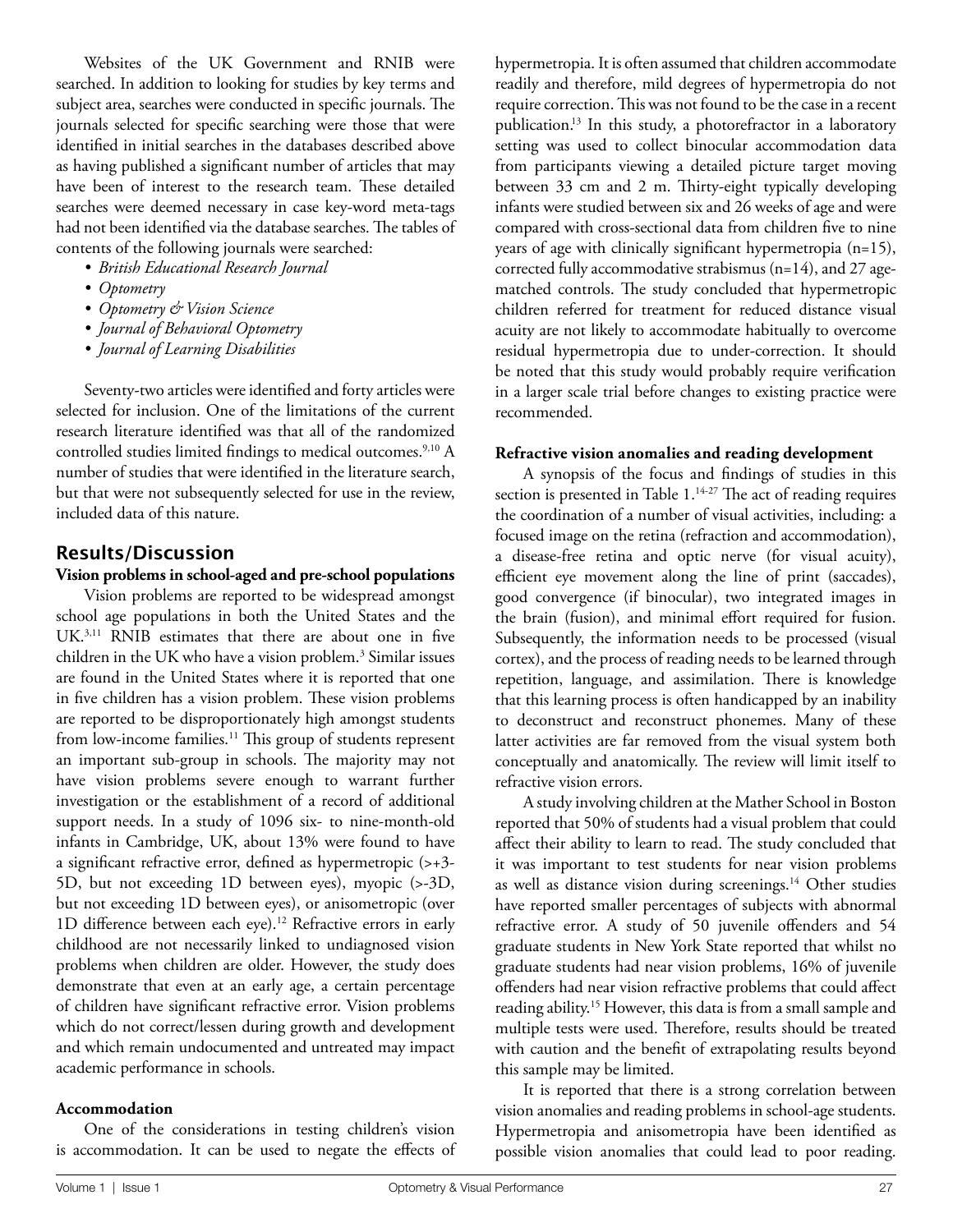However, a causal relationship between vision anomalies and poor reading has not been established in the current literature.<sup>6</sup> Recent studies have reported significant correlations between untreated astigmatism of >0.5D and lower scores on Work Sampling System tests in a sample of 176 three- to five-yearold students in Pennsylvania.<sup>27</sup> A meta-analysis of 161 studies reported that visual potential problems in up to eight visual skills (but not visual acuity) were correlated with poor reading ability. However, when corrected for Intelligence Quotient (IQ), visual memory, visual discrimination, and visual motor integration were associated with poor reading. This finding presents a degree of debate, as two of these three areas are not related to visual acuity.<sup>5</sup> Hypermetropia in students at three public schools in New York City was found to be associated with lower levels of reading. These students tended to be located in the bottom quartile of reading ability. In this study, 25 students were given vision correction (predominantly prescription eyeglasses) and 21 (84%) gained over 20 percentage points in their achievement test percentile rank.16

The American Optometric Association recognises that undetected vision problems will make it difficult for individuals to perform to their full academic potential.<sup>28</sup> It is reported that vision anomalies lead to issues of failing to learn to decode letters into sounds. This is principally because the vision anomaly prevents discrimination of letter patterns at near point.<sup>6</sup> Use of the Beery Developmental Test of Visual Motor Integration (Beery VMI) (which included a section on visual acuity) found a significant correlation between visual acuity and reading test score measured with the Stanford Reading test (a widely used standardised test that assesses vocabulary, comprehension, and scanning skills) in a sample of 53 first-grade students in Cleveland, Ohio. However, two issues present themselves when interpreting data from this study. Firstly, this effect was correlational and not causative. Secondly, it is difficult to extract the relative correlational weight that visual acuity had on reading score. The Beery VMI provides data on three aspects of visualmotor integration as three sub-scales. These sub-scales are Visual-Motor Integration, Visual Perception, and Motor Coordination. Study data from the Beery VMI was presented as a composite score. Correlations between individual subscales and reading test scores were not presented. This made the relative contribution of each sub-scale to the overall correlation with reading score difficult to interpret.<sup>17</sup>

In a study of 91 third-, fifth- and seventh-grade students in Charleston, Arkansas, significant negative correlations were found between academic performance on Stanford Reading Tests and vision symptoms. An increase in vision symptoms correlated with lowered academic performance. The relationship was strongest for third-grade students.<sup>18</sup>

These relationships have been identified in older students. In a sample of 78 first- and second-year graduate students (mean age 25.13 years), it was reported that there was a significant correlation between reduced reading speed and visual dysfunction. Vision symptoms were associated with reduced reading speed and performance within the sample. However, although statistically significant, the correlation was weak.19

In a review of vision problems and reading attainment, negative correlations were found between exotropia at near, vertical phorias, and reading attainment.<sup>20</sup> However, the authors also conclude that there is no clear evidence that preschool children benefit from the correction of minor refractive errors that are common in childhood. There is evidence that such children often make choices not to wear glasses. They recommend the need for future research, to include the use of properly designed randomized controlled trials, to allow for the benefits and costs of interventions to be systematically established. In a study of 15,000 UK children, it was reported that those who failed near vision tests were significantly likely to be reading at a level below that which their intelligence level dictated.<sup>21</sup>

A study of 782 first- through fifth-grade students in Iowa found significantly lower reading achievement test scores among those with uncorrected hyperopia whose refractive error exceeded  $+1.25$  D.<sup>22</sup> A study that compared 46 proficient readers and 25 non-proficient readers in the seventh grade in Jerusalem reported that non-proficient readers had lower reading scores and poorer vision screening scores. Sixty-eight percent of students had an identified vision problem. It was concluded that vision difficulties should be considered as a contributory factor in students with academic difficulties.<sup>23</sup> A study in Austria of 825 students with reading difficulties and 325 control students with no difficulties, aged 6-14 years, reported that students with slower reading speeds were more likely to have refractive errors and difficulties with binocular vision. It was concluded that children with poor reading have higher proportions of visual function anomalies.<sup>24</sup> In a study of vision and academic performance in 1329 students from Iowa, correlations were found between vision problems and student attainment. Regression analysis indicated that visual factors were a more significant predictor of student performance than race or socio-economic status. Whilst only from one context and with a limited sample size, this study does raise questions regarding the significant role that vision issues can play in academic performance.<sup>25</sup> A study of 1298 eight-year-old children served by the Rhondda Cynon Taff Community Paediatric Service, Wales, reported that students with new diagnoses of hypermetropia between +1.25D and +3D scored significantly lower on national assessments in literacy (SATS) than comparison groups with no vision problems. Thirty percent of this sample had been referred to educational psychology services to investigate their delay in development.<sup>26</sup>

However, the studies reporting correlations between reading performance and visual problems have not established cause and effect. Whilst it might appear that this relationship implies causality, this is not necessarily the case. These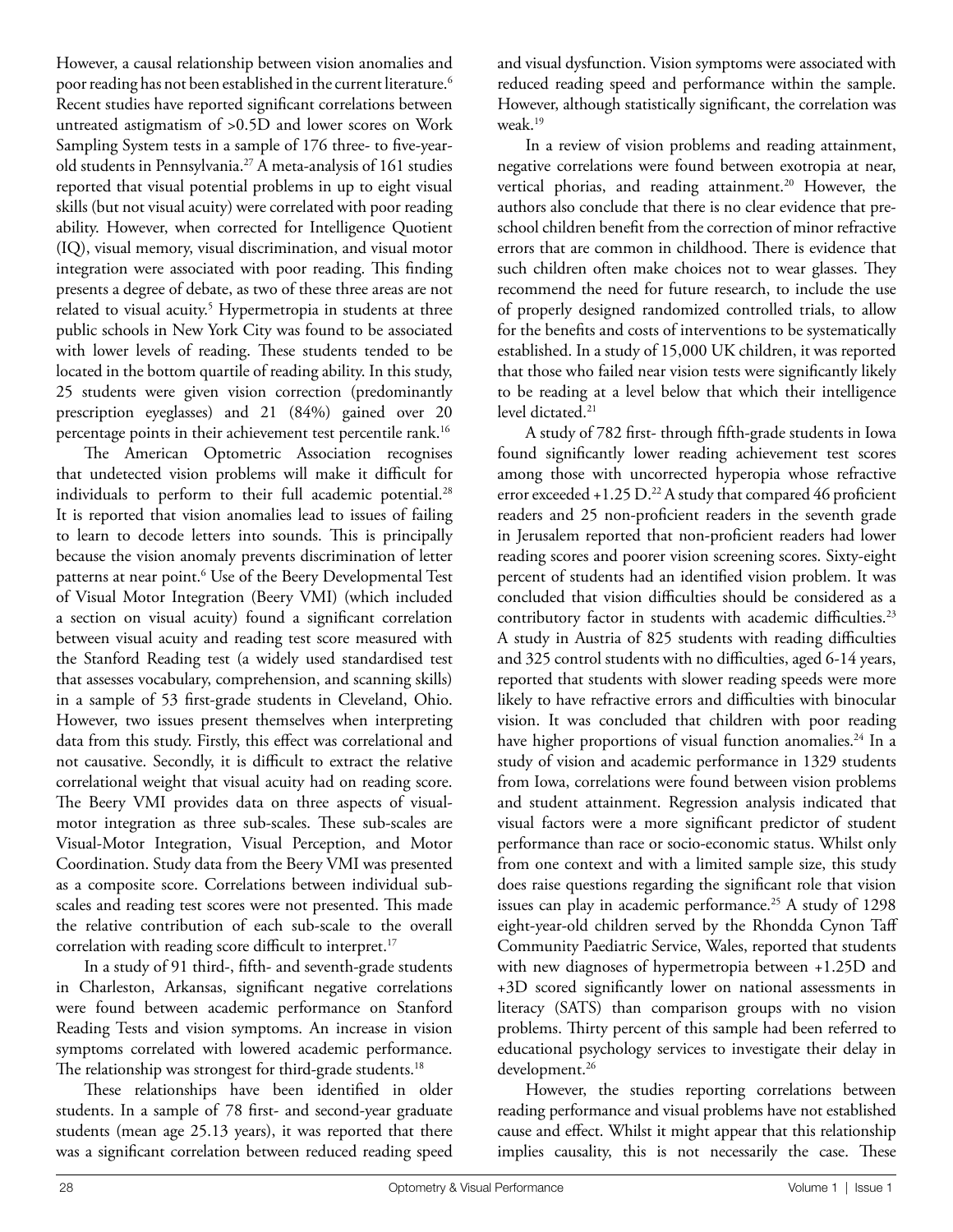| <b>Study</b>                      | <b>Focus</b>                                                                                                                                                                                                        | <b>Findings</b>                                                                                                                                                                                                                                                                   |
|-----------------------------------|---------------------------------------------------------------------------------------------------------------------------------------------------------------------------------------------------------------------|-----------------------------------------------------------------------------------------------------------------------------------------------------------------------------------------------------------------------------------------------------------------------------------|
| Scottish Government <sup>30</sup> | A study examining the benefits of pre-school<br>screening for students in Scotland.                                                                                                                                 | Unless parents followed up on the results of screening and<br>took their child to an optometrist, there was no benefit to the<br>screening process.                                                                                                                               |
| Preslan & Novak <sup>31</sup>     | A study examining whether pre-school screening<br>led to follow-up treatment for 285 students in<br>Baltimore.                                                                                                      | Only 30% and 20% of students were in compliance with<br>prescribed treatments one and two years, respectively, after<br>the screening.                                                                                                                                            |
| ABT Associates <sup>32</sup>      | A study examining whether pre-school screening<br>led to follow-up treatment for students in the USA.                                                                                                               | Screening led to a 144% increase in successful treatment for<br>amblyopia                                                                                                                                                                                                         |
| Feldman, et al. <sup>33</sup>     | A study examining whether pre-school screening<br>led to follow-up treatment for 763 screened and<br>743 non-screened kindergarten children in Halton<br>County, Ontario.                                           | Screened students showed significantly fewer vision problems<br>and significantly less moderately decreased visual acuity<br>(≤ 20/50) than the unscreened population. Fifty-three percent<br>more screened students were wearing glasses                                         |
| Kemper, et al. <sup>34</sup>      | A study examining whether pre-school screening<br>led to follow-up treatment for 2229 children<br>screened during the 2000-2001 school year in<br>Michigan.                                                         | Twenty-five percent of those identified with a visual problem<br>had a follow-up treatment.                                                                                                                                                                                       |
| Kimel <sup>35</sup>               | A study of 175 parents of kindergarten through<br>fifth-grade students in Rockford Public School<br>District in Michigan examined the reasons why<br>a diagnosis may not result in treatment of vision<br>problems. | Parents reported that they did not have time to take children<br>to an eye care provider due to both parents working, did not<br>believe the result of the test, and did not see vision treatment<br>as a priority.                                                               |
| Marshall, et al. <sup>36</sup>    | A study to see whether screening glasses provision<br>was correlated to enhanced reading performance.                                                                                                               | Provision of reading glasses and vision therapy correlated<br>with improvements in teacher grades, percentiles, and grade<br>equivalents on standardized tests in reading and mathematics<br>for a school-age population of low socio-economic status<br>(85% free school meals). |

#### **Table 2: Screening, diagnosis, and treatment**

relationships may be relational and directional, but not causal. The lack of certainty regarding the value of screening and prescribing spectacles to school students with low refractive errors makes it ideal for study via a randomised controlled trial. The lack of controlled studies that investigate refractive error and reading was recently noted in a review of reading and vision.<sup>29</sup> A similar call to arms was made by Ethan and Basch.<sup>11</sup>

#### **Screening, diagnosis, and treatment**

A synopsis of the focus and findings of studies in this section is presented in Table 2.<sup>30-36</sup> The reasons why students do not have refractive errors diagnosed and treated may be complex. This review has been confined to examining eye health screening programmes in one part of the UK— Scotland—due to the fact that it is the domicile of two of the authors of the review and both authors sit on the Scottish Parliament Cross-party Advisory Committee on Visual Impairment and Blindness. In Scotland, pre-school vision testing is offered to all children. This is normally undertaken by orthoptists.37 Vision screening may also take place at a single point in secondary school (although this is not consistent throughout Scotland). Orthoptic assessments are available on demand to all children being assessed for learning difficulties.<sup>38</sup> If a child fails the vision screening, a letter is sent home advising the parent or guardian to seek an appointment with an optometrist. There is no process of follow-up to ascertain whether children are subsequently taken for further tests or receive a prescription.<sup>39</sup> This is the point at which it is possible for refractive vision problems to go untreated. Without parental involvement, treatment will not be

provided even to children in whom refractive errors have been identified. This was confirmed in research undertaken by the Scottish Government.<sup>40</sup> Subsequent follow-up of children who had received a vision screening indicated that unless parents followed up on the results of the screening and took their child to an optometrist, there was no benefit to the screening process. It is recommended that children with visual acuity of less than 20/30 or who have greater than a two-line difference on tests within the passing range (Snellen letters, Tumbling E, Allen figures, LEA symbols), i.e. 10/12.5 & 10/20 or 20/25 & 20/40, should be referred.<sup>40</sup> In the UK, poor acuity is defined as a best-corrected acuity of 6/12 (20/40) or worse on crowded letters or  $6/9$  (20/30) or worse on single letters at age four.<sup>41</sup>

Vision screening in schools has been reported to be effective in some contexts at identifying vision problems.<sup>42</sup> There is debate in the literature as to how effective such screening programmes are at identifying vision problems.<sup>43</sup> In addition, subsequent follow-up treatment is reported to be inconsistent. In a sample of 285 students in the Baltimore primary school system who were screened for vision problems, it was reported that only 30% and 20% of students were in compliance with prescribed treatments at one and two years, respectively, after the screening.31 A review of vision screenings by the National Health Service (NHS) reported that screenings did not result in effective treatment for ambylopia.<sup>21</sup> However, a US report claimed that a 144% increase in successful treatment for amblyopia could be attained through the use of vision screening programmes. This was concluded after financial models were run to determine the estimated cost of treatment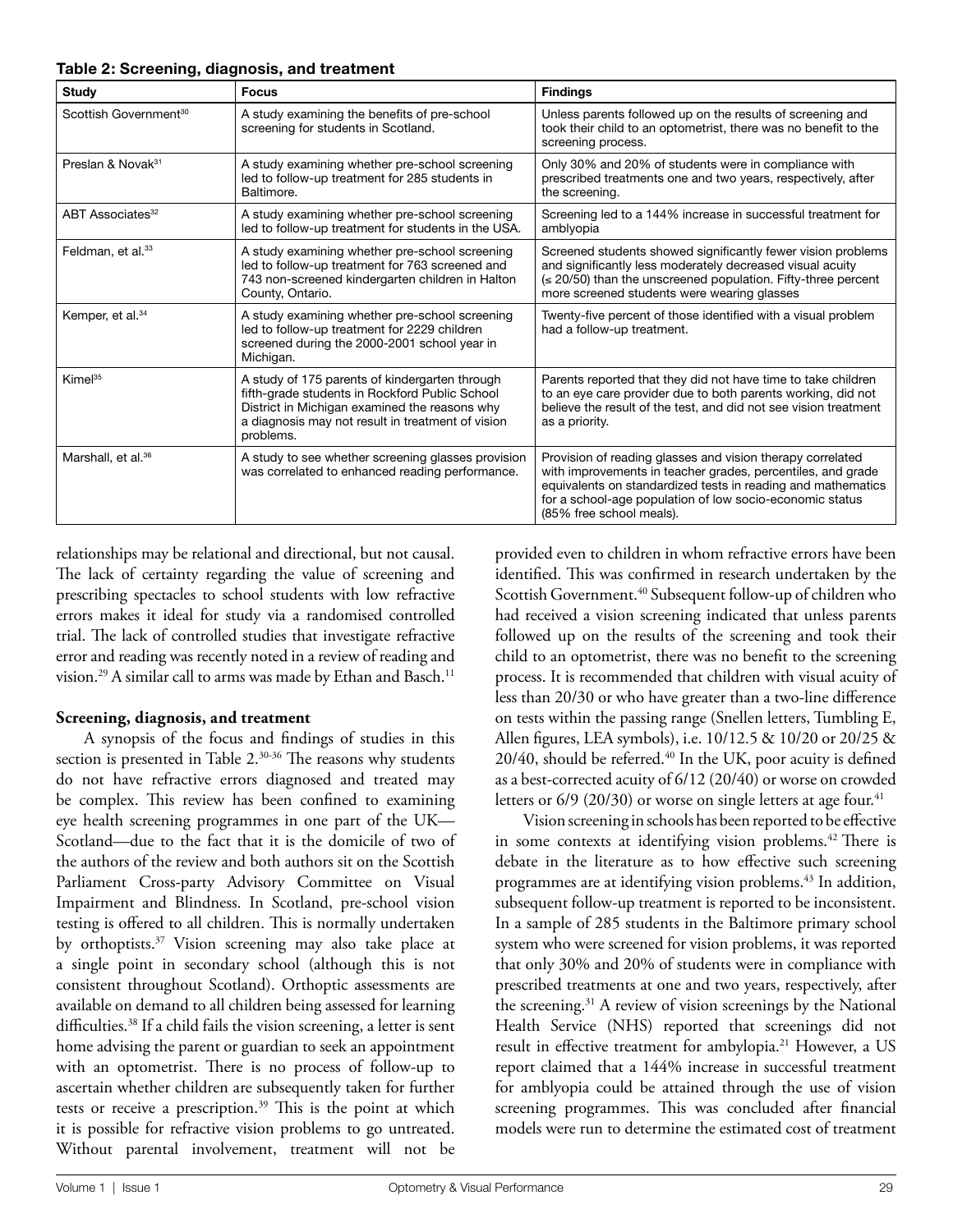of undetected amblyopia as compared to the estimated cost of universal vision screening programmes.32

Screenings are reported to increase the number of students who wear glasses and can help prevent worsening of vision problems one year post-screening. In a sample of 763 screened and 743 non-screened kindergarten children in Halton County, Ontario, it was reported that screened students showed significantly fewer vision problems and a lower rate of visual acuity of 20/50 or worse than the unscreened population. It was also reported that 53% more screened students were wearing glasses.<sup>33</sup> In a sample of 2229 children screened during the 2000-2001 school year in Michigan, it was found that only 25% of those identified with a visual problem had a follow-up treatment.<sup>34</sup> A study of 175 parents of kindergarten through fifth-grade students in the Rockford Public School District in Michigan examined the reasons why a diagnosis may not result in the treatment of vision problems. Questionnaires returned from parents of students who had been identified as having a vision problem by a school screening programme and who did not receive follow-up treatment established the following reasons for lack of treatment for their children: 1) not enough time to take children to an eye care provider due to both parents working, 2) not believing the test results, 3) not seeing vision treatment as a priority. Eighty-five percent of students who did not receive follow-up treatment were in receipt of free school meals, and nearly two-thirds would have received free eye-care through the Medicaid insurance health plan.<sup>35</sup> A review of screening studies within the NHS found that the benefits of such screening programmes on correction of small refractive problems were debateable due to the fact that no randomized controlled trial has been undertaken and previous studies were methodologically weak in design relying on survey and observation.<sup>44</sup> It has been reported that an intervention of reading glasses and vision therapy correlated with improvements in teacher grades, percentiles, and grade equivalents on standardized tests in reading and mathematics for a low socio-economic status (85% free school meals) school-age population. However, correlational data does not demonstrate cause and effect. The lack of a cluster-randomized design leaves question marks over the generalizability of such findings.36

# **Conclusion**

In conclusion, many studies examine the role of testing and treating specific parts of the visual system and the optometric and ophthalmic outcome of such activities. Smaller numbers of studies attempt to link eye health to academic data. In these studies, academic outcomes are often a secondary focus of the research. In the studies that looked at academic outcomes, a large number reported a correlation between refractive (particularly undetected and untreated) vision errors and lower levels of reading. However, very few published studies have looked beyond these correlational effects and tried to establish

cause and effect on reading attainment outcomes in the early school years. This pattern was noted by previous researchers, but little has changed in the intervening years. This is mainly due to the fact that academic outcomes were not necessarily considered as outcome variables in those studies conducting experimental designs on treatment of refractive errors. This means that there is a lack of evidence of causation between refractive errors and poor reading.

Despite the lack of evidence of causation, the literature review does raise the question as to how many children who are failing to read in UK schools may be doing so because of poor vision that could be treatable. It is not possible to answer this question given the current evidence base. What is required is a robust randomized controlled trial that would establish causation between refractive errors and reading development. If causation was established, then the lack of treatment compliance in current screening programmes in Scotland may be an area where policy and practice may also need review. Such a study may have implications wider afield, as it may cause many countries to review their current practices with respect to vision screening and treatment for young school-aged students.

Even for treatment, where few would debate that there are well-established benefits, the link between screening/ diagnosis/treatment can be tenuous for the majority of children of school age. This is an issue where education for parents regarding eye health or vision care and appropriate examination of vision and binocular status may be important. It is now essential that health authorities, orthoptists, ophthalmologists, and both commercial/health authority providers of optometry services address these issues, and that policy and business practices target these groups to improve eye health outcomes for children.

# **References**

- 1. Literacy Commission. A vision for Scotland: The report and final recommendations for the literacy commission. Scottish Parent Teacher Council: Edinburgh, UK. 2009.
- 2. Scottish Government. What is the Scottish Government's vision for illiteracies? 2011; [http://bit.ly/ScotIlliteracy.](http://bit.ly/ScotIlliteracy) Last Accessed January 16, 2011.
- 3. RNIB School issue: Visual impairment. 2005; [http://bit.ly/RNIBschool.](http://bit.ly/RNIBschool) Last Accessed December 12, 2010.
- 4. Stewart-Brown SL, Haslum MNM, Butler N. Educational attainment of 10-year-old children with treated and untreated visual defects. Devl Med Child Neur 1985:27:504-13.
- 5. Kavale K. Meta-analysis of the relationship between visual perceptual skills and reading achievement. J Learn Dis 1982;15:42-51.
- 6. Simmons HD. An analysis of the role of vision anomalies in reading interference. Opt Vis Sci 1993;70:369-73.
- 7. Slavin RE, Lake C, Groff E. Effective programs in middle and high school mathematics: A best-evidence synthesis. Rev of Ed Res, 2009:79; 839-911.
- 8. Best Evidence Encyclopaedia Guidelines <http://bit.ly/EncycloGuide>Last Accessed October 31, 2012.
- 9. Ingram RM, Arnold PE, Dally S, Lucas J. Results of a randomised trial of treating abnormal hypermetropia from the age of 6 months. Brit J Opth 1990;74:158-9.